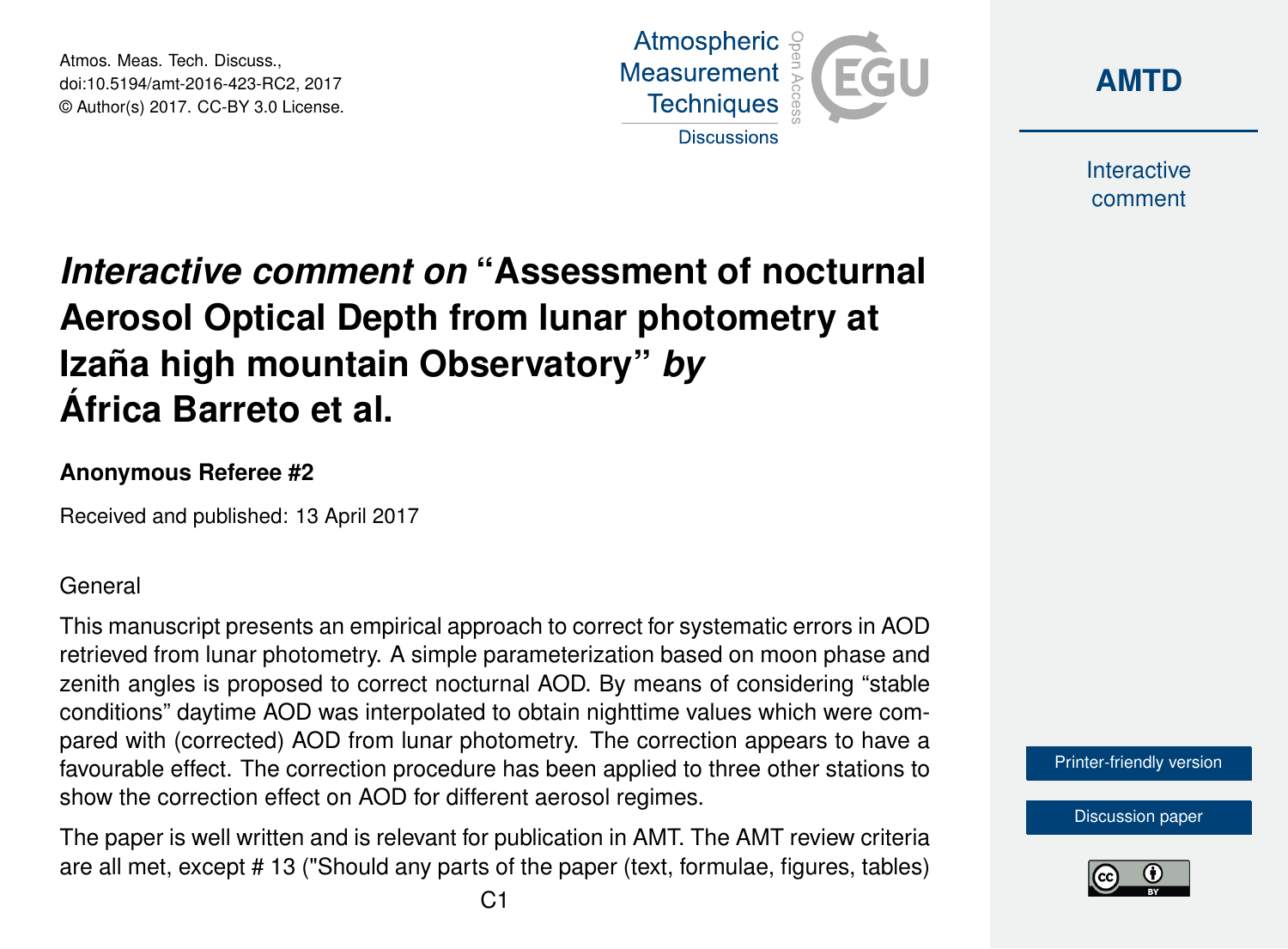be clarified, reduced, combined, or eliminated?") which refers to the Introduction (which is a bit lengthy) and Figure 8 (which may be improved). I will explain these points below. In general, the paper is of good quality and I suggest only minor revisions.

## Specific comments

- As stated above, the Introduction is rather long compared to the other sections of the paper. A possible solution may be to split up the introduction into a more concise version and a second section containing background information and references. In my view this will add to the readability of the paper.

- In Sections 2 and 3 the two methods for calibration are mentioned; the "common Langley technique" and the "Lunar-Langley technique". Although well-informed readers are familiar with the two techniques I suggest to spend a few more words on the techniques and its limitations, in particular the "every-night requirement" for the common technique (including an explanation).

- Section 3.1: it is stated that stable AOD conditions are selected using ancillary vertical information from an MPL-3 lidar. Although Fig. 1 is useful I suggest to give some more information on what exactly is meant by "stable" and how stable periods are selected (is there a quantitative criterion?). The interpolation method to get nighttime AOD from daytime values is a crucial aspect in the paper, so the background of how to select stable data deserves more attention/explanation.

- An interesting and good aspect of the work is that the AOD correction has been applied to three other stations in different aerosol climates. The question that arises is: is the correction (the coefficients presented in Table 1) fully instrument-independent? Since the correction is wavelength-dependent, the assumption that the parameterization can be applied to other instruments seems to rely on comparable spectral characteristics (in particular the filters) of the reference instrument and the instruments to which the correction is applied. I suggest the authors spend a few words on explaining why the correction can safely (?) be applied to the Carpentras, Dakar and Lille **[AMTD](http://www.atmos-meas-tech-discuss.net/)**

Interactive comment

[Printer-friendly version](http://www.atmos-meas-tech-discuss.net/amt-2016-423/amt-2016-423-RC2-print.pdf)

[Discussion paper](http://www.atmos-meas-tech-discuss.net/amt-2016-423)